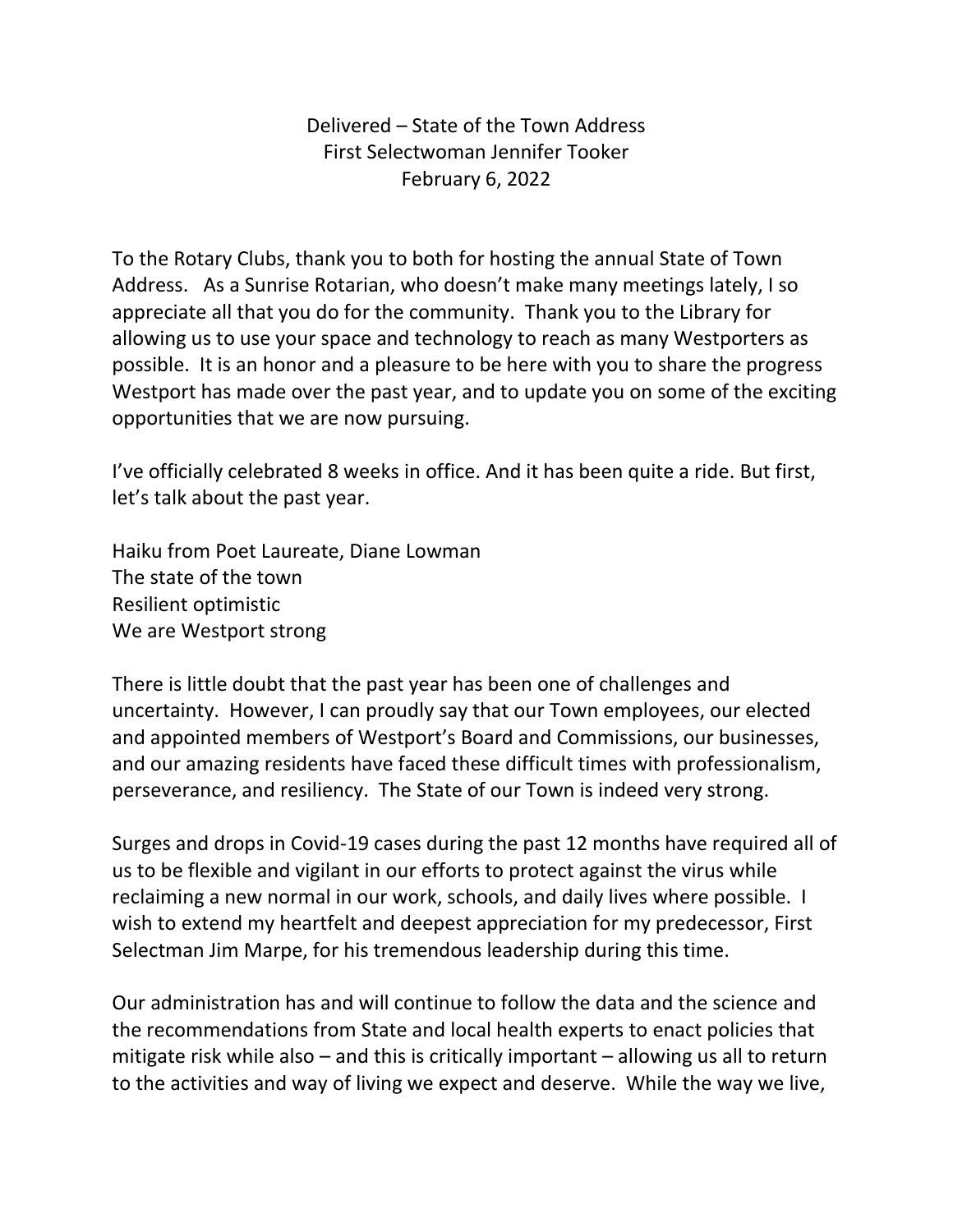work, and play will continue to evolve, we must and will move forward together. Our Town will support our residents' post-pandemic lifestyle choices as we continue to deliver the highest quality services, facilities, and amenities for our entire community.

I would like to take a few minutes to provide you with an accounting of our Town's undertakings and accomplishments over the past year. I would also like to recognize at this point the talented, dedicated Town employees who have been on the front lines serving our residents throughout the Covid-19 pandemic, and have done so with professionalism and compassion that makes me very proud to lead this amazing workforce. Our Town employees are the very definition of essential workers and each and every one of them has contributed to our Town's success.

In Town Hall, our Human Resources Department had a busy year recruiting candidates to fill 29 important open positions in a very difficult job market for employers. As you know, we are competing with other towns and businesses who are experiencing worker shortages. It is a testament to our reputation as a top-notch employer that we can attract these impressive hires which are a diverse and accomplished group. We welcome them to our community and to our Town Hall family.

Several of these terrific new hires have joined us in the Tax Collectors office, following the retirement of some long-time employees, and the department is now under the direction of our new Tax Collector, Christine Allison. This year, the department saw a marked increase in online tax payments compared to the year before and we will encourage that trend to continue. And we look forward to some good news about the grand list from our Tax Assessor's office this week.

We hired a new Town Clerk this past year, Jeff Dunkerton, whose office for the first time offered online Dog Licenses for residents. This new program was a group effort between our IT Department, our Operations Director and our Town Clerk's Office, and is just one of many examples of how we can better deliver services for Westporters through cooperation, collaboration and technology. In addition to our new Town Clerk, we also have 2 new Registrars of Voters and 2 new Deputies and together this brand-new team managed a successful municipal election along with registering 100s of new residents to vote.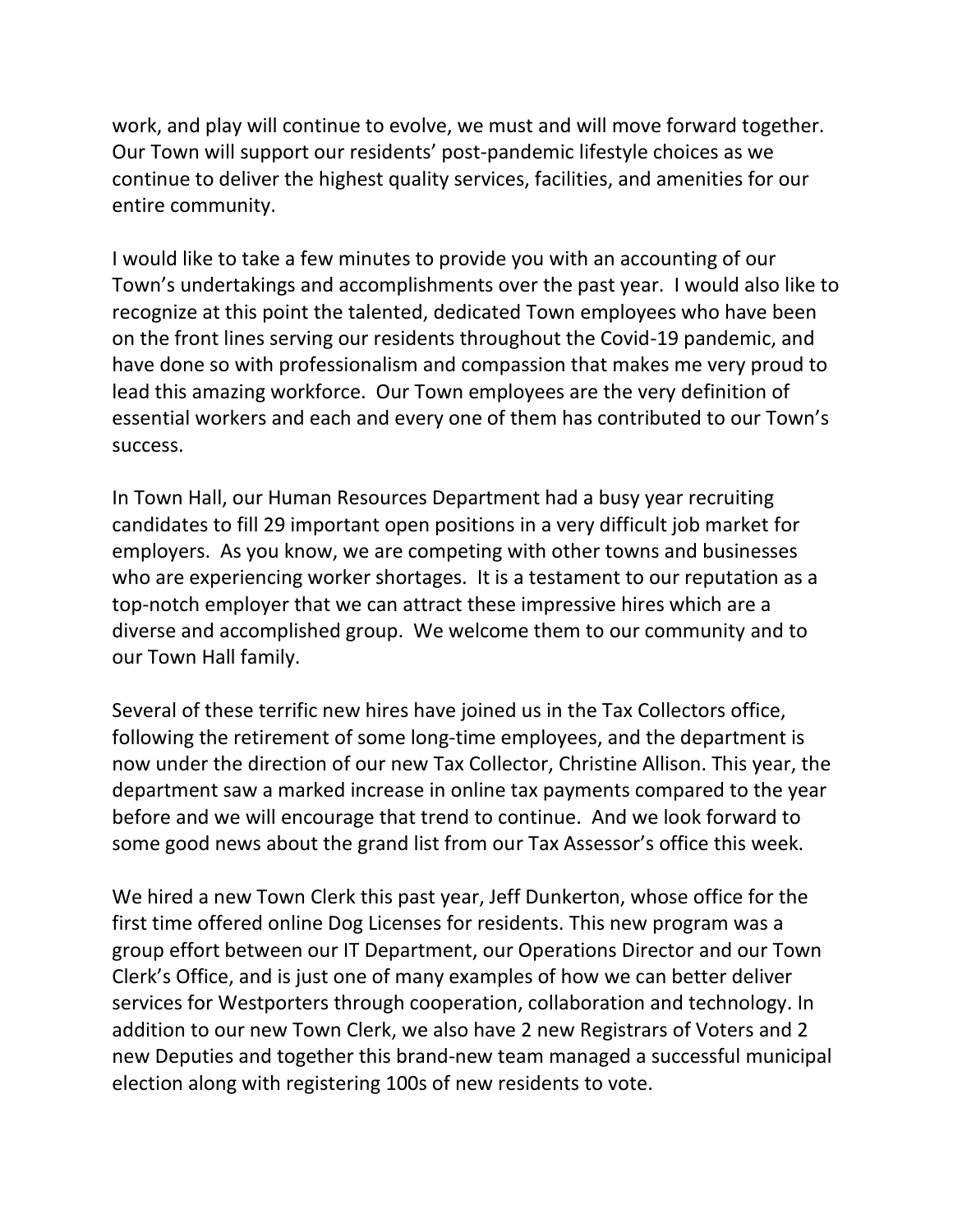Speaking of new residents, we all know Westport's real estate market was impacted significantly. With 100s of new residents and of course current residents wanting to improve their homes, our land use departments were incredibly busy – seeing a surge in permits. The same was seen on the commercial side with dozens of new businesses opening in Westport. Our Building Department implemented new software to allow permits and inspections to be viewed on line. Other land use departments … P&Z, Conservation, Health and Engineering along with our IT Department continue pursue a comprehensive, on-line permitting system. They are dangerously close. We are always looking for ways to innovate and serve our residents and businesses more efficiently and effectively.

So, what has attracted all these new residents? There are many answers to that question. But in addition to our excellent schools, our parks and beaches continue to be a primary reason why people move to Westport. Our Parks and Recreation Department has been at the forefront of delivering opportunities, first-class amenities, and recreational activities for all Westporters. Recently, we hired a new Parks Superintendent – this critical role will oversee Westport's more than 25 parks and beaches, I bet you all didn't know we had that many, with a focus on user accessibility and of course enjoyment. Please visit Riverside Park if you haven't already – it's received a beautiful upgrade – and we are hoping the public will make use of it.

Our Parks and Recreation Department also adopted a Financial Sustainability Policy, which will ensure effective use of taxpayer resources, and the ability to maintain and upgrade our amenities and facilities for the future. We witnessed record usage of our golf course, our tennis and paddle facilities, Cockenoe Island and even clamming permits we up significantly. It is clear that our residents are embracing the outdoor lifestyle and seeking relaxation and enjoyment in our parks and beaches more than ever before.

But during this very challenging year, not only have our residents flocked to our outdoor spaces for refuge, but we have also seen that they have needed support in other ways. Our amazing Department of Human Services stepped up to meet the needs of residents with compassion and dedication. They continued their emergency management response to support Westporters adversely affected by the COVID-19 pandemic, including outreach and support to address residents'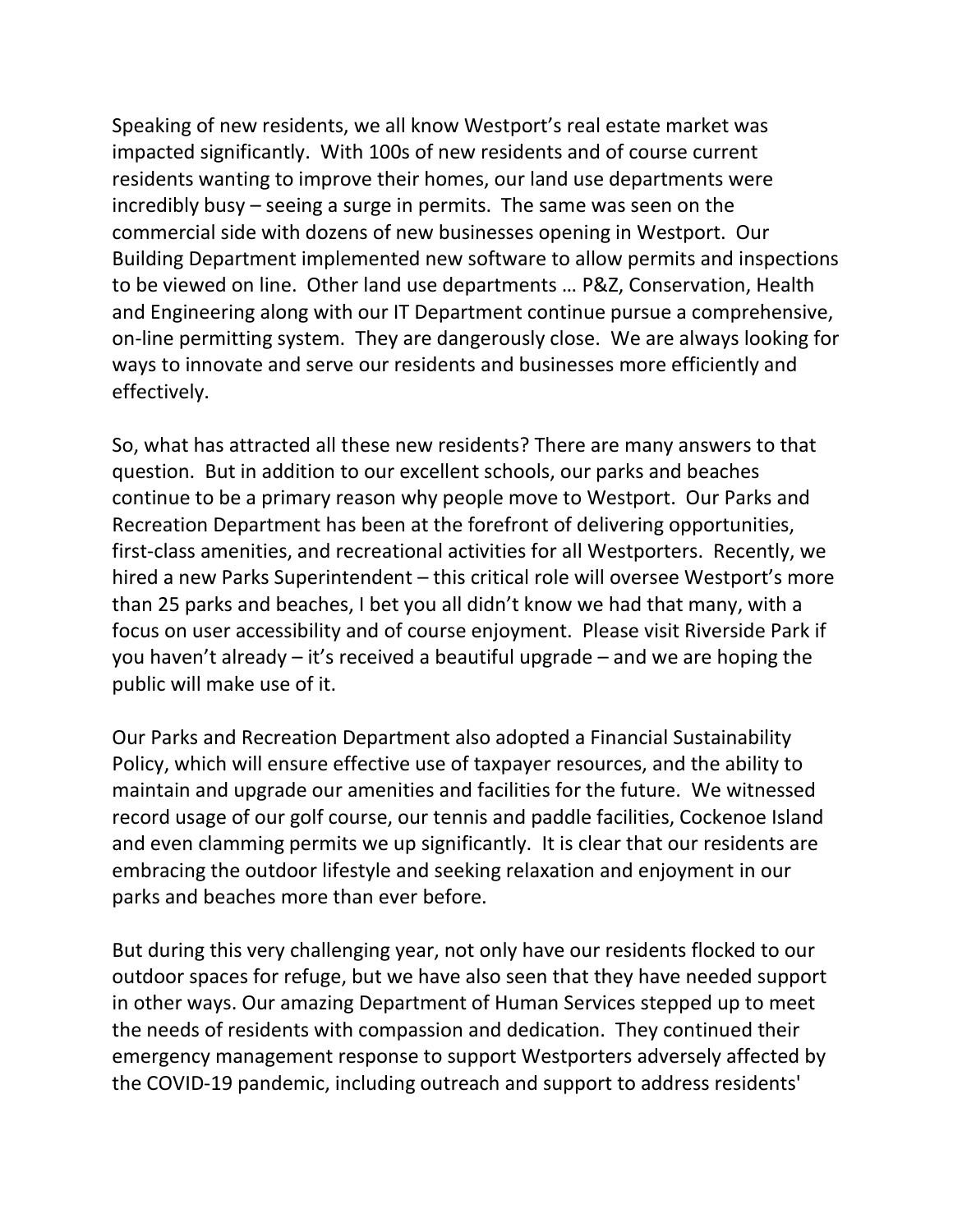long-term and immediate basic needs with mass drive-thru and home delivery food and meal distribution programs for food-insecure seniors and other residents. DHS staff members also provided community outreach and support for seniors, youth, and other vulnerable populations via home visits, phone, social media, and weekly email updates; all while addressing the ongoing social and emotional well-being needs of all residents and managing a specific \$700,000 Dept of Housing Cares Act Grant on behalf of Homes with Hope to make COVIDrelated improvements to the Gillespie Shelter facilities.

Through the Westport Center for Senior Activities, our seniors were kept engaged and connected to their peers and instructors via virtual programming which helped so many cope with the isolation of the ongoing pandemic. The Senior Center was successfully reopened in July for in-house programming in a safe manner. Staff also Assisted seniors with obtaining vaccination booster shots and in obtaining test kits as the Omicron variant spread.

As mentioned before, we've had a surge of new businesses opening – many being restaurants. Along with the Chamber of Commerce and the Westport Downtown Association, the Planning and Zoning Department has worked tirelessly with business owners during a very challenging year. They facilitated existing restaurants to stay open and new restaurants to be established contributing to a Restaurant Renaissance in Westport.

The P&Z Department also took important measures to diversify housing in Westport and keep in compliance with legal requirements established by the State of CT, and raising the total number of affordable units to 400. And they also adopted a text amendment to prohibit retail recreational cannabis establishments in Westport.

I mentioned before that our town employees are truly essential – without them, Westport simply doesn't work. Our Department of Public Works is in many ways the backbone of our town. They are out there every day strategically planning for our future, fixing roads, plowing snow, upgrading our infrastructure, repairing sidewalks – you name it, they do it. This past year, for the first time, the Town's Department of Public Works took over responsibility for paving our school parking lots. So, in addition to paving 6 Town parking lots, they paved 4 school lots as well.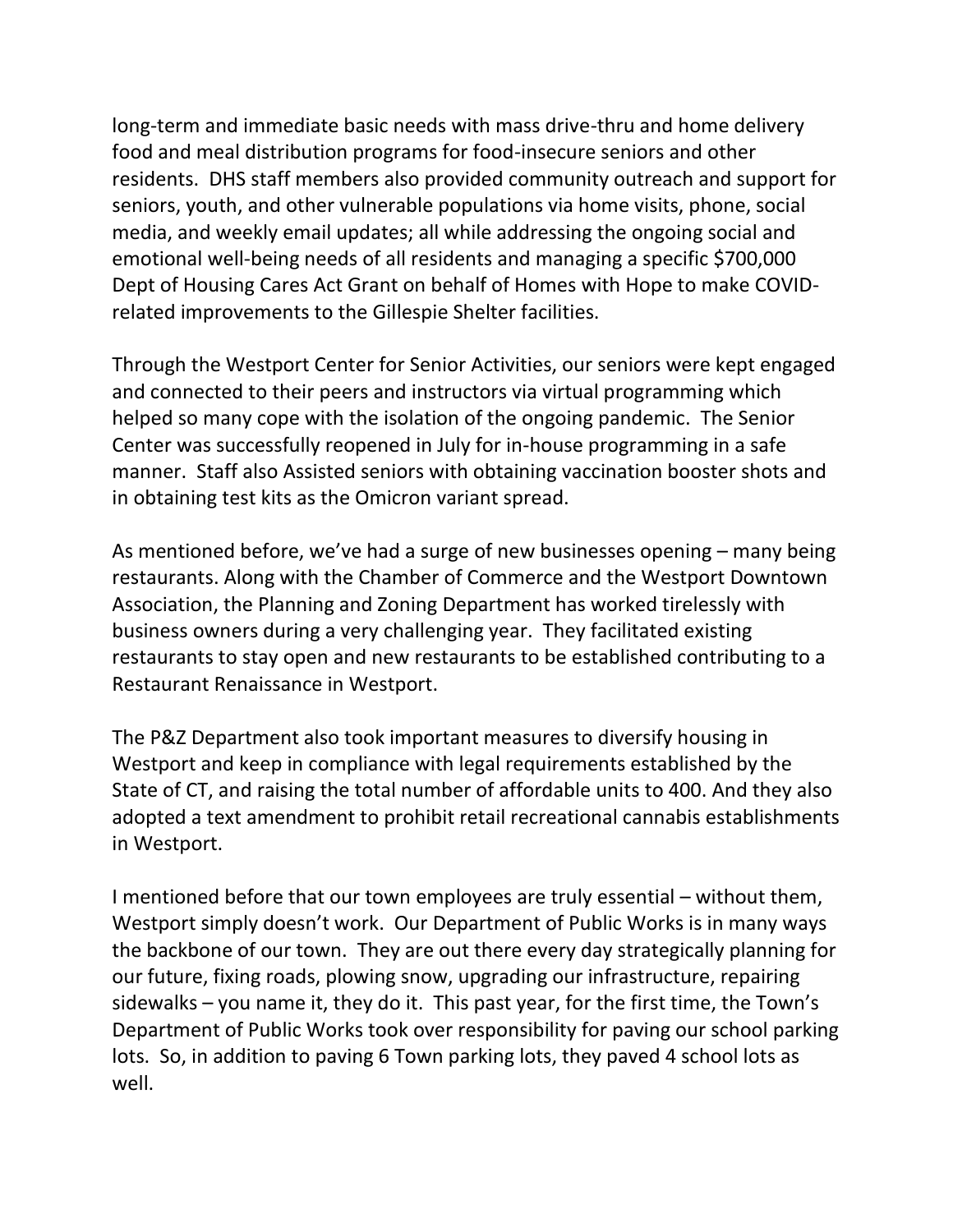And about 10 miles of roads. Additionally, they have undertaken dozens of infrastructure projects all around town including almost 1.5 miles of sidewalks, numerous complicated bridge projects and sewer upgrades. It is critical that we continue to invest in our infrastructure for the safety of our residents and the future of our Town.

While upgrading our infrastructure and planning for the future, we consistently look for opportunities to be a more sustainable community. We received quite an honor this year as we were awarded Silver Certification from Sustainable CT – one of very few municipalities and this is the highest honor. Thank you to the efforts of former Operations Director Sara Harris, virtually every single Town department head, numerous local non-profits, former First Selectman Jim Marpe and especially the leadership of Sustainable Westport. Everything from converting our street lights to LED to increasing the number of electric vehicles in our Town fleet – and specifically including our police vehicles – has enabled us to achieve this status. We will continue to work towards a sustainable future together.

Speaking of the future, in coordination with the Town of Fairfield's IT, Police, and Fire Departments, we upgraded our police and fire department network to communicate with the newly created, state of the art joint dispatch center that will open for business soon. This new venture will allow us to continue to deliver effective emergency services while providing long-term cost savings. Identifying opportunities for coordination with surrounding towns on projects like this will continue be a priority going forward*.* 

In addition to all the other first responder activities our firefighters do, they received COVID-19 vaccination training in early 2021, which enabled them to provide vaccinations at clinics for Westport Public Schools and the Aspetuck Health District. Firefighters administered over 5,000 vaccinations at these clinics. We are incredibly proud of their lifesaving work.

More of Westport's finest, our police department continued to protect and serve our community with integrity, kindness and effectiveness in the midst of this global pandemic. Strict proactive protective measures allowed the Westport PD to maintain high levels of service despite COVID-19 infections raging.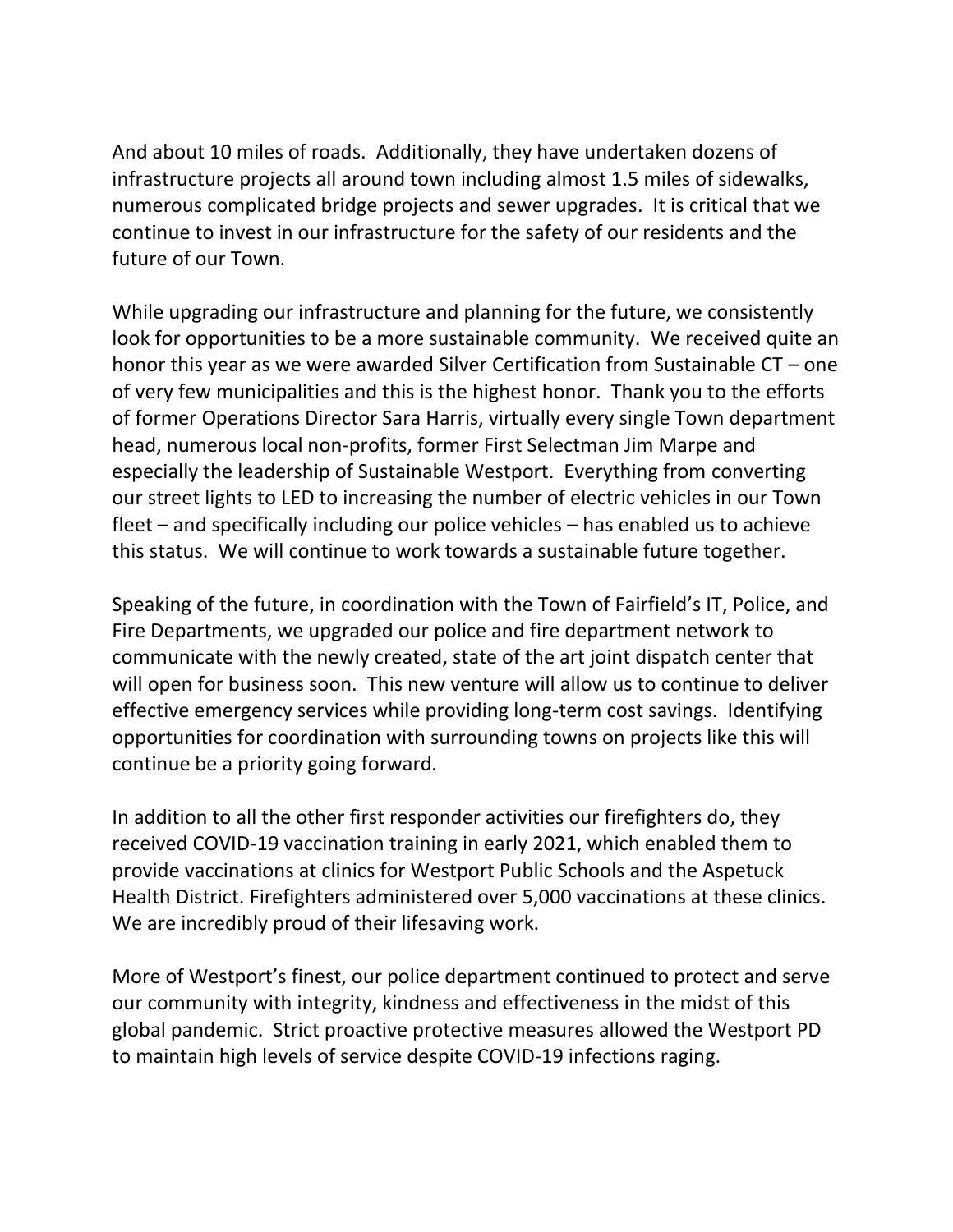Importantly, our Police Department continues to meet and exceed the requirements set forth by Connecticut's Police Accountability Bill. We are extremely proud of our department's record of conduct and their ongoing commitment to transparency, including the installation of a Civilian Review Panel and the approval of an upgraded body and dash camera project.

The effects of the pandemic have been keenly felt by our EMS staff. They continue to walk into medical emergencies with courage and purpose, never knowing what they will face. I witnessed their unbelievable professionalism first hand when I called 911 three weeks ago, yesterday. My Dad was suffering what we thought was a mini-stroke, but ended up being life-ending heart attack. The entire team, EMS, PD and Fire, were kind, considerate, swift and decisive. I couldn't be more impressed and grateful.

As you can see, our Town has a long list of impressive accomplishments and goals reached during the past year. A year filled with daily uncertainty, the Town staff exhibited true resilience and continued to deliver the high standards of service the community demands and deserves while taking on initiatives that are critical to the future of the Town – all while managing a global pandemic. Speaking of the future, let's talk about those priorities. I'd like to take this opportunity now to thank newly-elected Selectwomen Andrea Moore and Candice Savin for their leadership as we move forward. The opportunities before us are very exciting.

Downtown - We are ready to engage in upgrading our Downtown. This will be a multi-year, staged effort starting with changes to the Parker Harding lot along the river and then moving to Jesup Green and the Taylor Lot and Taylor Place section and lastly to the Imperial Lot behind the Library. Additionally, the Baldwin Lot, which sees a tremendous amount of use for downtown shoppers, will undergo a much-needed repaving in the near future. Our goal is to create better connection and access to Downtown for shopping, dining, and enjoying our arts and cultural institutions. It will also allow us to activate our beautiful riverfront for the use of residents and visitors alike.

The Longshore Capital Improvement Plan will kick off at the February meeting of the newly constituted Parks and Recreation Commission. With our new partners at the Inn at Longshore, the time is right to move forward with a comprehensive long-term plan for this treasured Westport facility. We are excited for this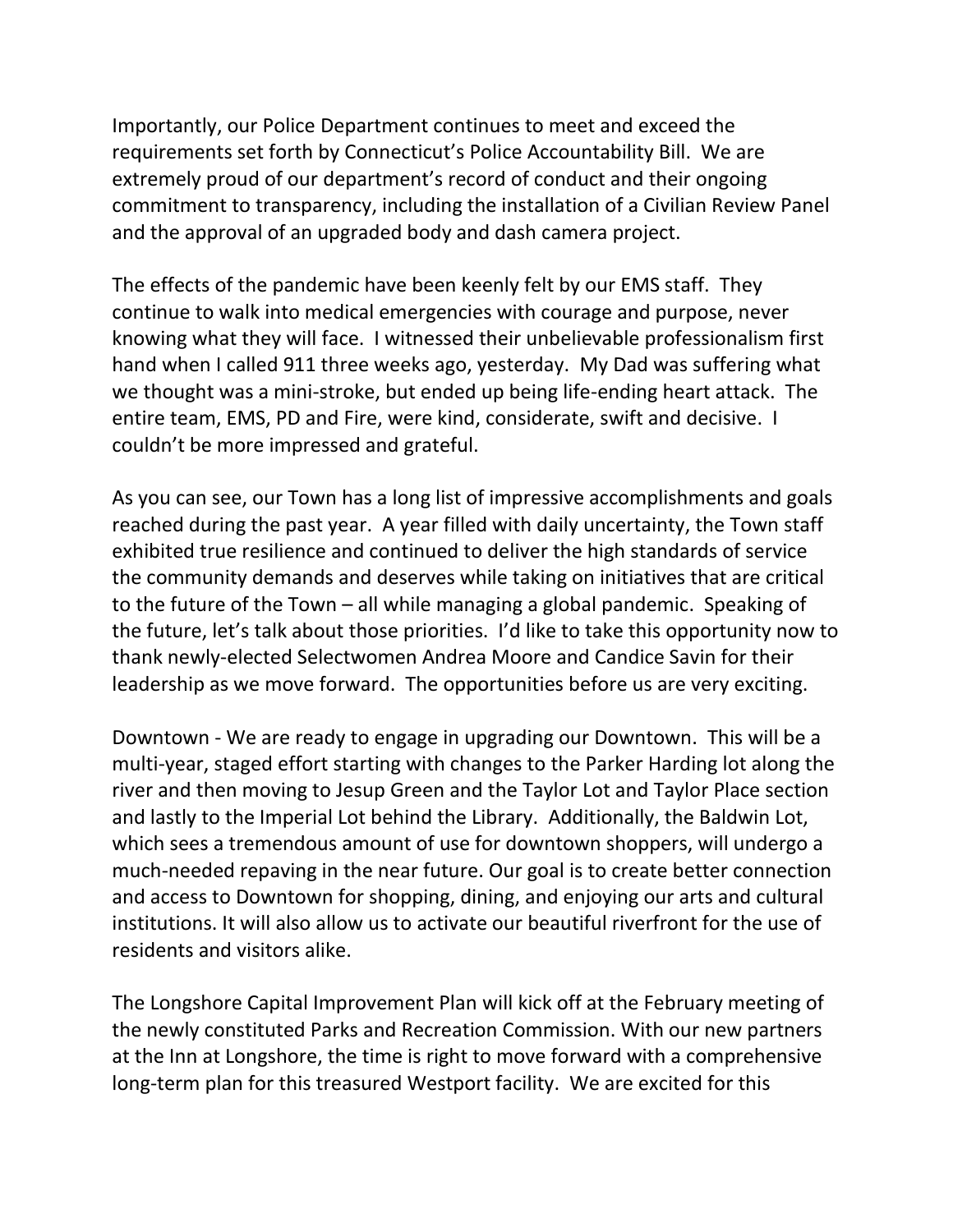process to commence and to seek the input of all stakeholders because we know that these changes will benefit our community for decades to come and help keep Westport one of the most attractive towns to live and visit in the region.

Traffic and Pedestrian Safety is a key priority for residents and of course for this administration. We will approach these challenges in a holistic way by first looking at issues in our neighborhoods. Prior to creating a new Traffic Advisory and Neighborhood Safety Commission, we will be hosting public meetings for each of the Town's nine districts. These public meetings will enable us to receive real-time information about challenges and opportunities in each town neighborhood and will ensure that the concerns of all residents are heard as our Town experts from Police, Fire, Public Works and P&Z will be in attendance. These meetings will be held through the Spring and early Summer. Please look for details. Running concurrently, we have prioritized a number of sidewalk projects in the first 2 years completing some connectivity around our schools and Downtown as we know walking has become important to our residents through the pandemic and beyond. Pedestrian Safety leads me to another issue, specifically the Cross Hwy corridor from Bayberry to North Avenue. This heavily trafficked area, which provides access to a number of our public schools, is a top priority. We want to do everything possible to ensure the safety of our commuters and our students.

Flood Mitigation and Resilience is another area that continues to need our attention. Increasing frequency and severity of storms is a painful reminder. The leadership of the Flood and Erosion Control Board and our Engineering Department have proposed that this board take on an expanded role with respect to reviewing and prioritizing stream improvement projects and general strategy regarding flood prevention. I think this is an excellent idea and more details will follow regarding operationalizing this role. Again, running concurrently, we will continue to prioritize certain bridge and culvert repairs. However, I want to thank our Flood and Erosion Control Board and Engineering Department for their thoughtful and smart operational proposition.

Lastly, I would like to take a moment to discuss another key initiative of our administration that has been critical to our Covid-19 pandemic response, and will continue to support our residents in the near and long-term. That is the Westport Together Alliance, which focuses on the social and emotional health and well-